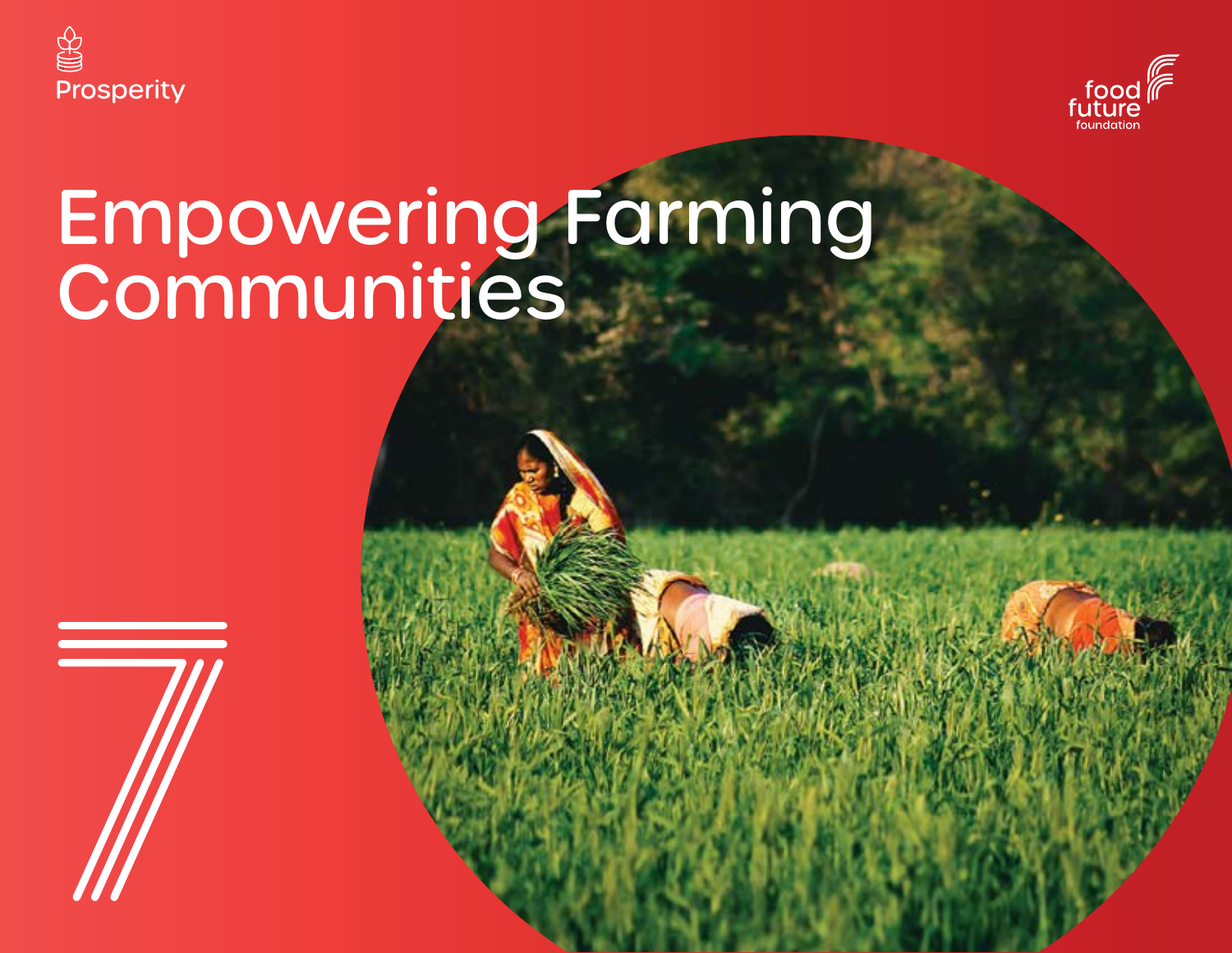

### Actionable Area

t is critical to optimise the usage of resources - land, water, agricultural nachinery - and to negotiate better terms of trade, cooperation, and collectivisation among farmers, especially women.

#### Issue

The green, white and blue revolutions have achieved food security in terms of calorie sufficiency, but input-intensive farming practices have dealt a blow to ecological sustainability. About one-third of the land area is degraded, becoming acidic, alkaline, or saline. Water is under stress, yields are plateauing, and the costs of cultivation are rising. The climate crisis exacerbates these problems threatening farmers' livelihoods and the country's food and nutrition security.

Despite achieving a surplus in food production, the farming community is not assured of remunerative returns and income. A very large proportion (23% - 45%) of farming households in most central and eastern states live below the poverty line (BPL). This is significantly higher than the national average of 22.5%. Even in some so-called agriculturally progressive states, such as Gujarat, Karnataka, Maharashtra, and Tamil Nadu, the proportion of BPL farming households is 17.5% – 22.5%, close to the national average.

Access to institutional finance at reasonable interest rates is often a challenge for small and marginal farmers, especially in central and eastern states. While they operate almost half of the area under cultivation, they only account for about a 9% share of total credit.

Over 42% of India's population is dependent on farming, out of which more than 50% do not own land but work as wage labourers. The average size of the Indian farm has shrunk by more than half to 1.08 hectares over the last 45 years, with significant impacts on farming potential, the scale of production, adoption of technology, marketable surplus, credit, and ultimately profitability.<br>Source: NABARD All India Rural Financial Inclusion Survey (2016-17)

#### Monthly earning of agricultural households

State-wise comparison; Income in Rs

| Punjab                   | 23133 |  |
|--------------------------|-------|--|
| Haryana                  | 18496 |  |
| Kerala                   | 16927 |  |
| Gujarat                  | 11899 |  |
| <b>Himachal Pradesh</b>  | 11828 |  |
| <b>Uttarakhand</b>       | 10855 |  |
| Goa                      | 10687 |  |
| Karnataka                | 10603 |  |
| Maharashtra              | 10268 |  |
| Meghalaya                | 10039 |  |
| Nagaland                 | 9950  |  |
| <b>Mizoram</b>           | 9931  |  |
| Assam                    | 9878  |  |
| Manipur                  | 9861  |  |
| <b>Tamil Nadu</b>        | 9775  |  |
| Jammu                    | 9355  |  |
| <b>Arunachal Pradesh</b> | 9072  |  |
| Rajasthan                | 9013  |  |
| Telangana                | 8951  |  |
| <b>Sikkim</b>            | 8603  |  |
| Chhattisgarh             | 8580  |  |
| Madhya Pradesh           | 7919  |  |
| <b>West Bengal</b>       | 7756  |  |
| Odisha                   | 7731  |  |
| <b>Tripura</b>           | 7592  |  |
| <b>Bihar</b>             | 7175  |  |
| Jharkhand                | 6991  |  |
| <b>Andhra Pradesh</b>    | 6920  |  |
| <b>Uttar Pradesh</b>     | 6668  |  |
| India                    | 8931  |  |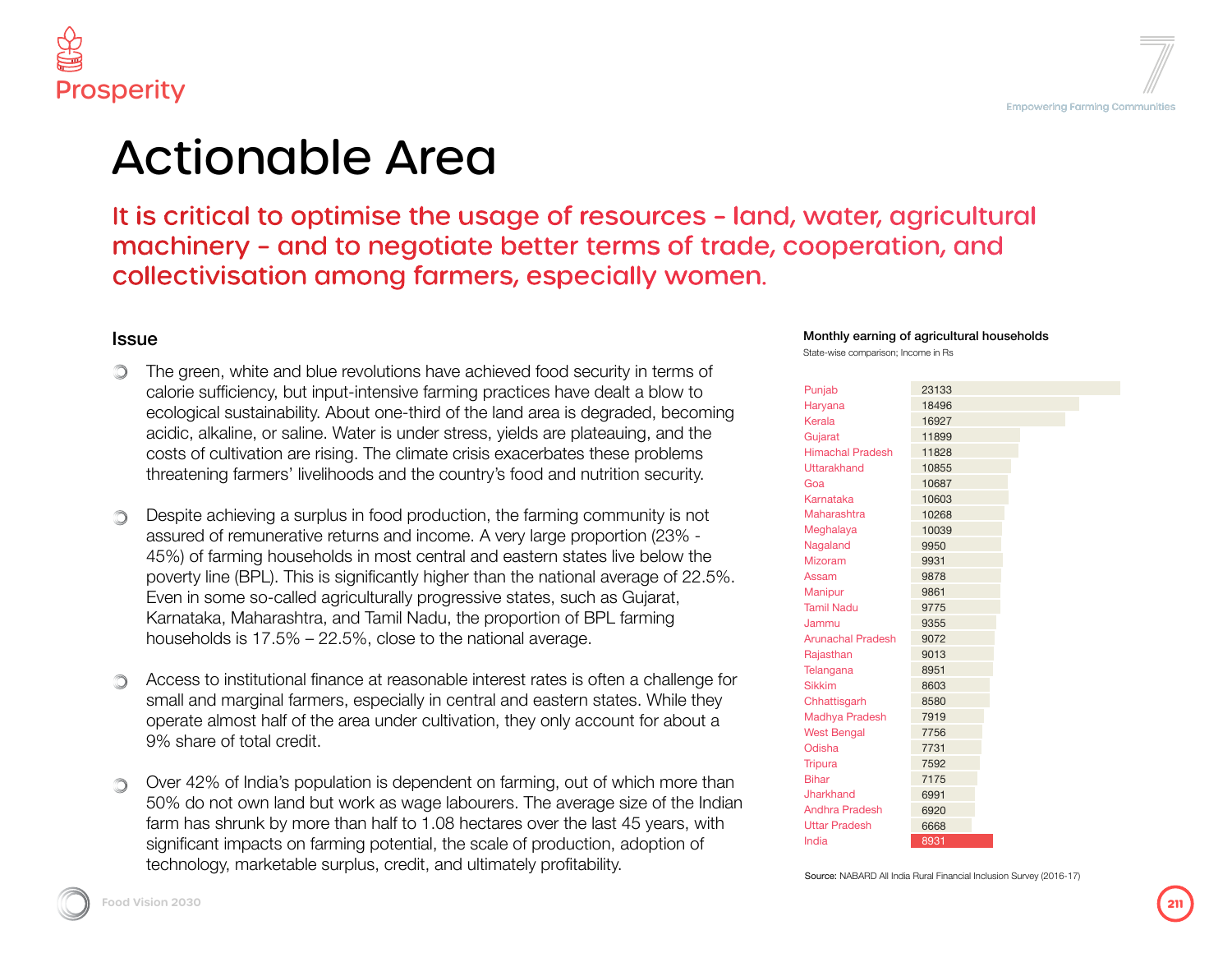#### Major issues in empowering farming communities are -

a. Farmers do not benefit equally from government subsidy programs and employment guarantee schemes.

b. Some negative outcomes of interest subsidies and loan waivers include impaired credit discipline; weakened state finances; avoidance of agricultural finance by banks; inequitable treatment of farmers without access to bank loans; and elimination of the incentive for farmers to gradually move away from crops and agricultural practices, that, at market interest rates, would be un-remunerative.

c. 38% of farm households depend on non-formal sources, with 30% relying exclusively on informal sources.

d. At least 60% of India's districts are facing water stress. There is a visible mismatch between existing water endowments and the water demanded by water-guzzling crops.

e. There is no overt emphasis either in policy or in execution for encouraging participation of women in FPOs.

### **Status**

India has showcased an impressive growth trajectory from  $\bigcirc$ a food-scarce to a food-sufficient and, finally, a food surplus country. This was made possible with the infusion of innovative technologies, supportive policies and institutions, and the adoption of high-yielding varieties of wheat and rice, with intensive water, fertilizers, and pesticides.

- However, not all farmers are profiting equally from government support and subsidies such as free electricity, cheap fertilisers, no income tax, and assured Minimum Support Prices (MSPs). The slew of subsidy programmes demands more funds than productivity-enhancing investments in irrigation, roads, electricity, research, and development. The composition of total investments in agriculture shows that farmers bear the brunt themselves (78.2% of investments are from households) while public investments constitute a 19.4% share. The private corporate sector accounts for less than 2.5% of investments in the agriculture sector.
- The agriculture sector employs 80% of all economically active women comprising 33% of the agricultural labour force and 48% of self-employed farmers in the country. The National Rural Livelihood Mission (NRLM) has mobilised women from rural areas into self-help groups and is taking up skilling of women farmers in sustainable agriculture. However, the huge government initiative to promote Farmer Producer Organisation (FPOs) is still largely gendered agnostic.

## Vision 2030

We need farmer-centric policies, institutions, systems, and processes to promote sustainable agriculture. Farmers, especially women, require financial security, access to information, and alternative solutions to manage risks and learn new skills.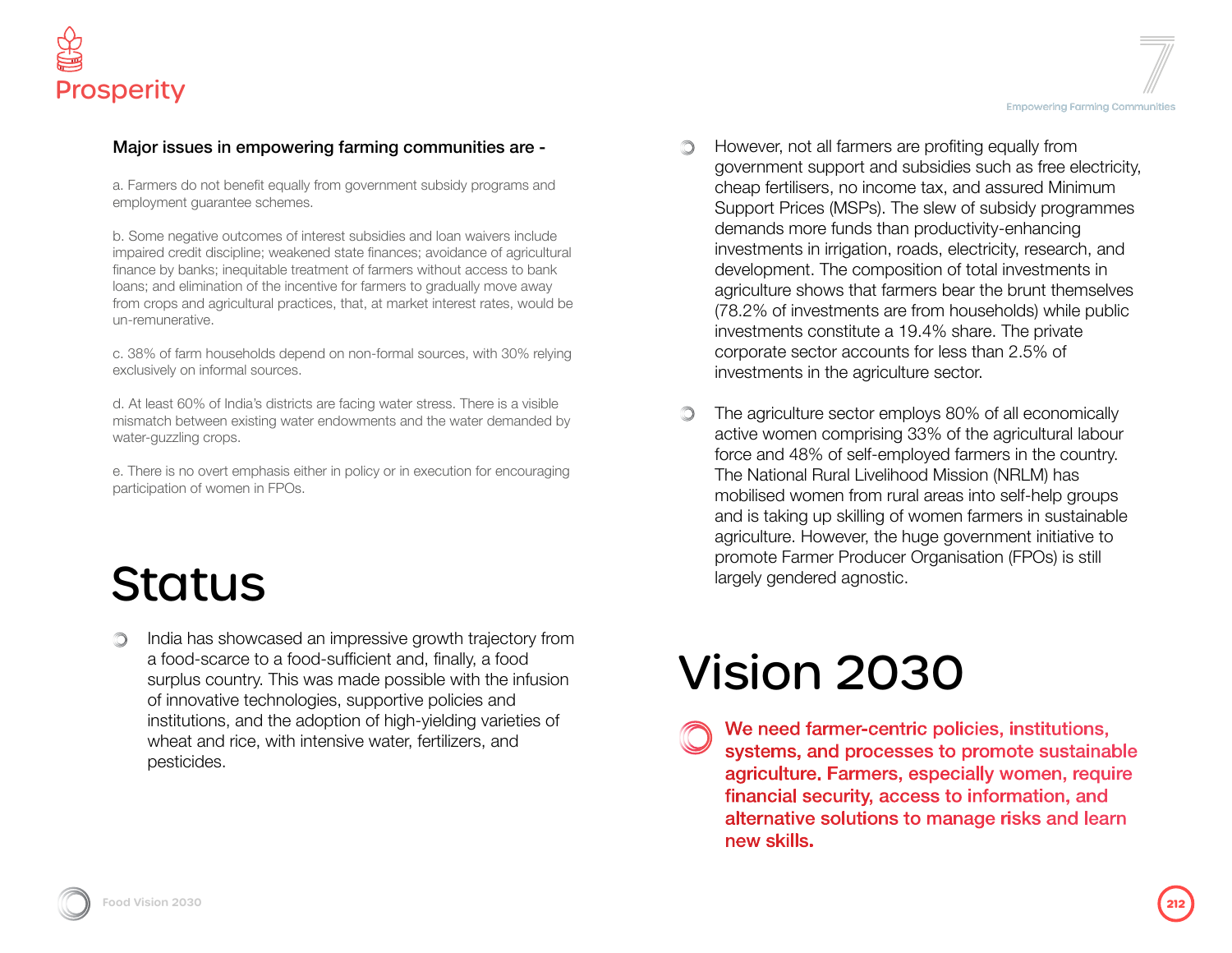

### Pathways





Institutionalise farmers' collectives as crucial elements of an efficient agricultural extension system and multipliers for innovative farming technologies.

Develop water use protocols (pumping, sequencing of water use, distance norms between wells and tube wells) through participatory water management systems.

Facilitate convergence between FPOs and MGNREGA, e.g., for the creation of farm ponds.

Facilitate financial services for small farmers through farmers' collectives.

Pay the highest attention to warehousing (both cold and dry).

Drastically increase insurance coverage to encourage farmers to embrace new ways of farming while protecting them against weather extremes. Use funding allocated to subsidising interest rates and loan waivers for crop insurance schemes. Initiate and scale-up mutual insurance with re-insurance of covariant risks using the existing network of self-help group federations and farmers' collectives.

Ensure women's asset ownership, access to technical training for production and value addition, access to institutional credit, markets, and women-friendly equipment.

Ensure joint ownership of land and other agricultural assets.

Ensure women membership in FPOs to provide institutional space and improve access to different services. Enable women self-help group networks to play a larger role in negotiating spaces for women producers.

Result-oriented convergence between NRLM and other ministries dealing with food production and value addition to leveraging the strength of women self-help groups.

Support interdisciplinary administrative units at the district and local levels.

Institute a single-window system for promoting integrated farming systems.